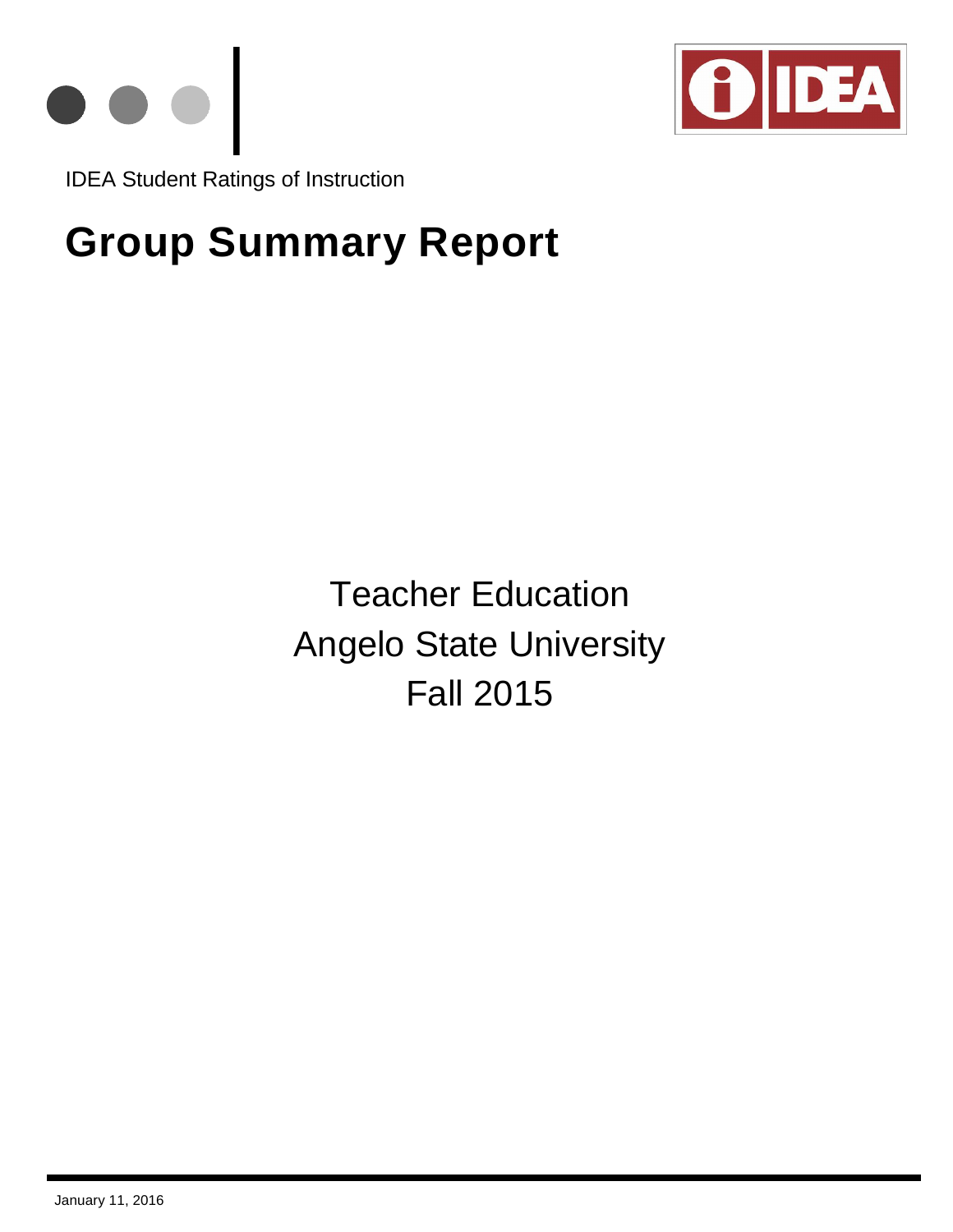## **Page Section**

- 1 Description of Report
- 1 Description of Courses Included in This Report
- 2 I: Faculty Selection of Important and Essential **Objectives**
- 3 II: Student Ratings of Overall Outcomes − Comparison to IDEA Database
- 4 III: Student Ratings of Overall Outcomes − Comparison to This Institution
- 5−6 IV: Student Ratings of Progress on Objectives Chosen as Important or Essential
- 7 V: Teaching Methods and Styles
- 8 VI: Student Self−ratings and Ratings of Course **Characteristics**
- 9 VII: Faculty Self–report of the Institutional Context
- 10 VIII: Additional Questions
- **Note:** Throughout the report, results for the Group are compared to the Institution and to the IDEA database. Institutional norms are based on courses rated in the previous five years provided at least 400 classes were rated during that time. IDEA norms are based on courses rated in the 1998−1999, 1999−2000, and 2000−2001 academic years.

## **Description of Courses Included in This Report**

| <b>Number of Classes Included</b>              |     |
|------------------------------------------------|-----|
| Diagnostic Form                                | 32  |
| Short Form                                     | 2   |
| Total                                          | 34  |
| Number of Excluded Classes                     | O   |
| <b>Response Rate</b>                           |     |
| Classes below 65% Response Rate                | 19  |
| Average Response Rate                          | 63% |
| <b>Class Size</b><br><b>Average Class Size</b> |     |

**Number of Classes**: The confidence you can have in this report increases with the number of classes included. Classes were excluded if faculty members neglected to select Important and Essential objectives. If more than 10 percent of the eligible classes were excluded, the results may not be representative of the Group.

**Response Rate**: A 75% response rate is desirable; 65% is the minimum for dependable results.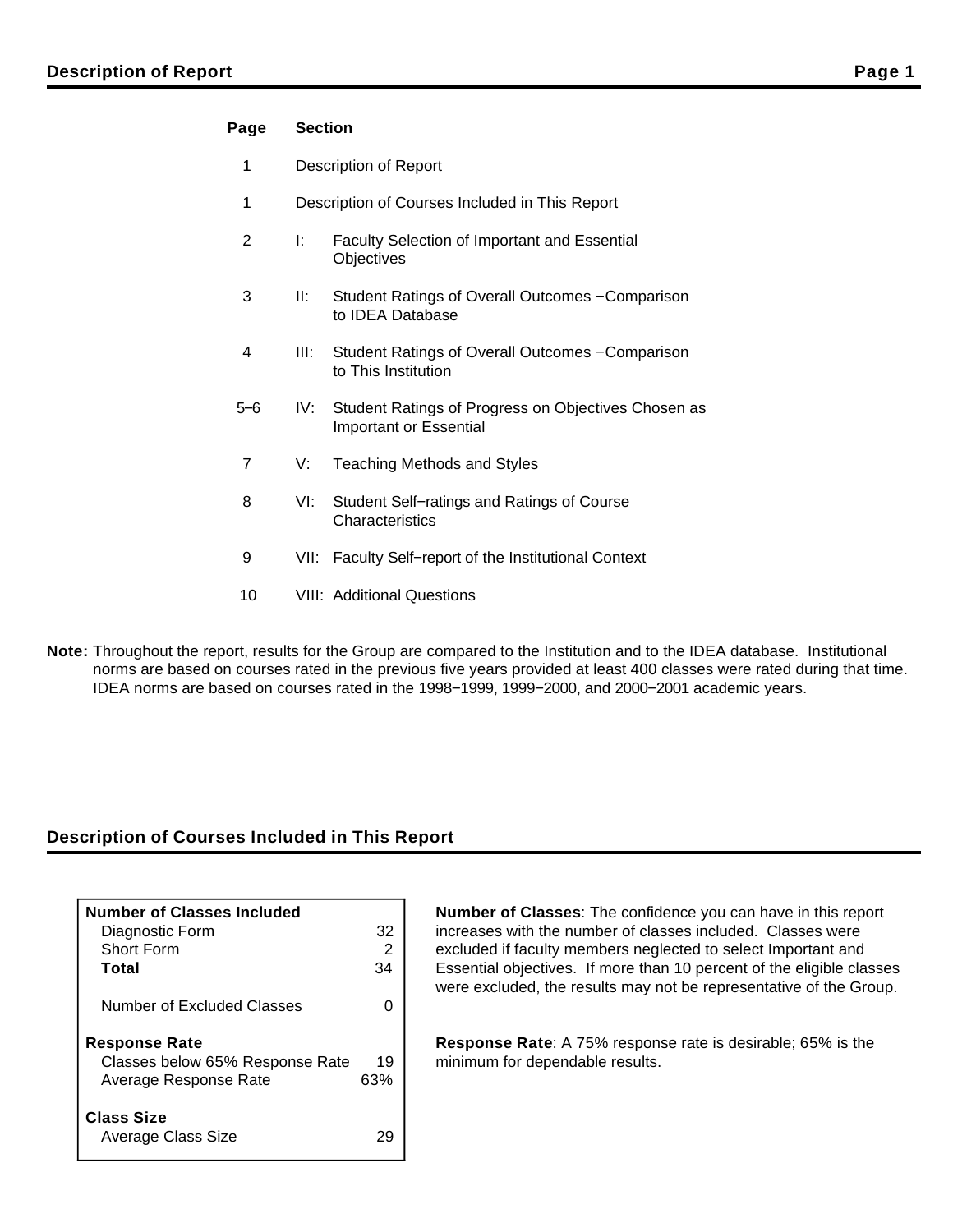The following provides information about the degree to which various learning objectives are emphasized in courses. The percent of classes for which each objective was chosen helps evaluate whether or not program objectives are addressed with appropriate frequency.

In general, it is recommended that 3−5 objectives be selected as Important or Essential for each class. When more than 5 objectives are chosen, effectiveness ratings tend to be adversely affected, perhaps because instructors are trying to accomplish too much.

The information in this section can be used to explore such questions as:

- Are the goals of the program being appropriately emphasized in course sections?
- Are the objectives emphasized consistent with this Group's mission?
- Are some of the Group's curricular goals under− or over−emphasized?
- Are the under−emphasized objectives addressed in another way?
- How does this Group's emphasis compare with the Institution and IDEA?
- On average, are faculty members selecting too many objectives?

|                                                                                                                                                          | Percent of Classes Selecting Objective as |             |                    |  |  |
|----------------------------------------------------------------------------------------------------------------------------------------------------------|-------------------------------------------|-------------|--------------------|--|--|
|                                                                                                                                                          | <b>Important or Essential</b>             |             |                    |  |  |
|                                                                                                                                                          | <b>This Group</b>                         | Institution | <b>IDEA</b> System |  |  |
|                                                                                                                                                          | $(n=34)$                                  | $(n=9,686)$ | $(n=44, 455)$      |  |  |
| Objective 1: Gaining factual knowledge (terminology,<br>classifications, methods, trends)                                                                | 76%                                       | 79%         | 78%                |  |  |
| Objective 2: Learning fundamental principles, generalizations, or<br>theories                                                                            | 76%                                       | 72%         | 75%                |  |  |
| <b>Objective 3:</b> Learning to apply course material (to improve<br>thinking, problem solving, and decisions)                                           | 76%                                       | 70%         | 75%                |  |  |
| Objective 4: Developing specific skills, competencies, and points<br>of view needed by professionals in the field most closely<br>related to this course | 79%                                       | 47%         | 55%                |  |  |
| <b>Objective 5:</b> Acquiring skills in working with others as a member<br>of a team                                                                     | 29%                                       | 17%         | 32%                |  |  |
| Objective 6: Developing creative capacities (writing, inventing,<br>designing, performing in art, music, drama, etc.)                                    | 6%                                        | 11%         | 25%                |  |  |
| <b>Objective 7:</b> Gaining a broader understanding and appreciation<br>of intellectual/cultural activity (music, science, literature, etc.)             | 3%                                        | 13%         | 27%                |  |  |
| Objective 8: Developing skill in expressing myself orally or in<br>writing                                                                               | 26%                                       | 35%         | 47%                |  |  |
| Objective 9: Learning how to find and use resources for<br>answering questions or solving problems                                                       | 41%                                       | 25%         | 41%                |  |  |
| Objective 10: Developing a clearer understanding of, and<br>commitment to, personal values                                                               | 18%                                       | 11%         | 23%                |  |  |
| <b>Objective 11:</b> Learning to analyze and critically evaluate ideas,<br>arguments, and points of view                                                 | 32%                                       | 30%         | 49%                |  |  |
| Objective 12: Acquiring an interest in learning more by asking<br>my own questions and seeking answers                                                   | 15%                                       | 17%         | 41%                |  |  |
| Average Number of Objectives Selected As Important or<br><b>Essential</b>                                                                                | 4.8                                       | 4.3         | 5.7                |  |  |
|                                                                                                                                                          |                                           |             |                    |  |  |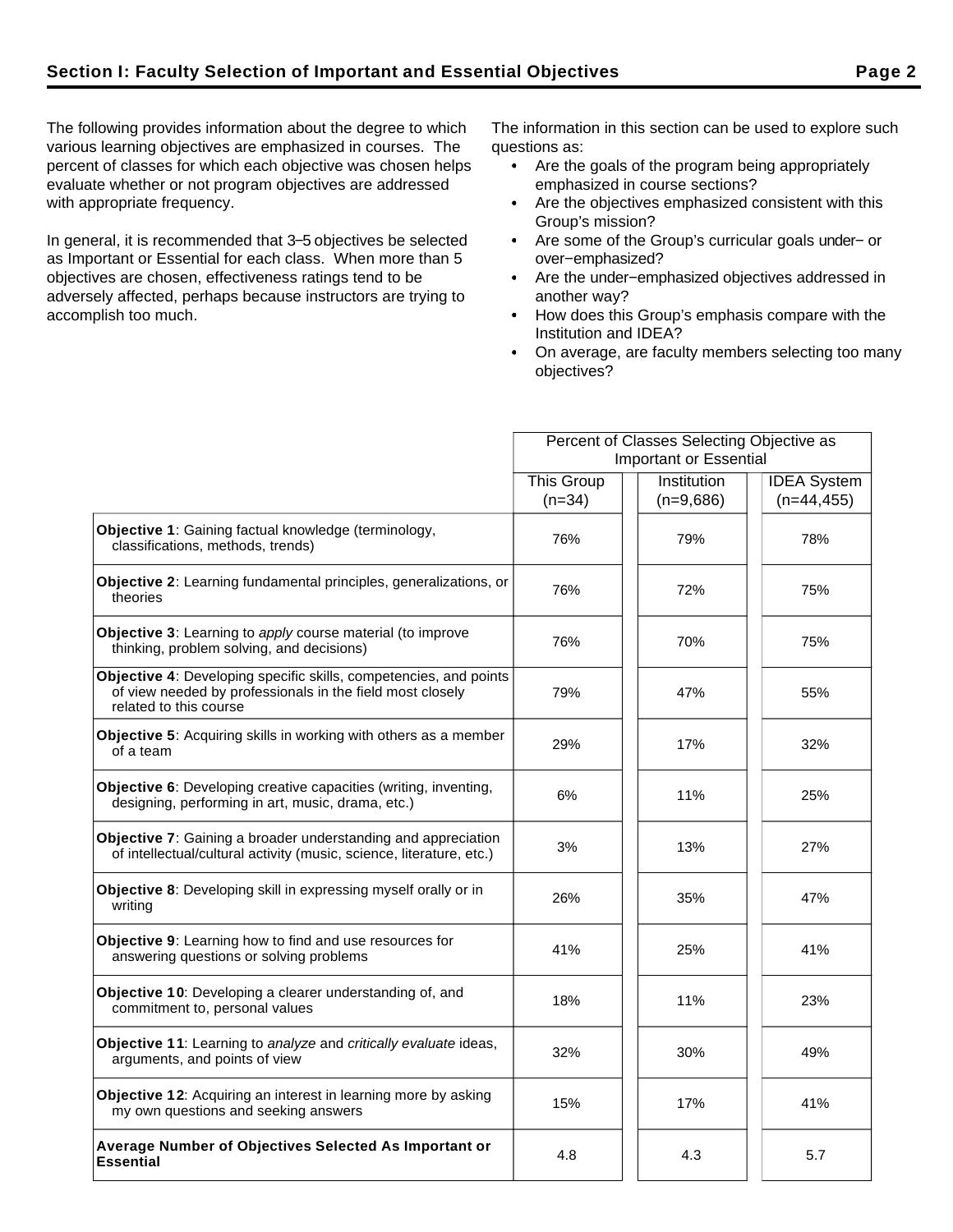The quality of instruction in this unit is shown as judged by the four overall outcomes. "A. Progress on Relevant Objectives" is a result of student ratings of their progress on objectives chosen by instructors. Ratings of individual items about the "B. Excellence of the Teacher" and "C. Excellence of Course" are shown next. "D. Summary Evaluation" averages these three after double weighting the measure of student learning (A). Results for both "raw" and "adjusted" scores are shown as they compare to the IDEA Database. Use results to

**Part 1** shows the **percentage of classes** in each of the five

performance categories.

summarize teaching effectiveness in the Group.

Is the distribution of this Group's classes similar to the expected distribution when compared to IDEA?

**Part 2** provides the averages for the Group and for IDEA norms.

Are the Group's averages higher or lower than IDEA?

# **Part 1: Distribution of Converted Scores Compared to the IDEA Database**

| Converted<br>Score<br>Category       | Expected<br><b>Distribution</b> | A. Progress on<br>Relevant<br><b>Objectives</b> |        | B. Excellence of IIC. Excellence of<br>Teacher |        | Course |        | D. Summary<br>Evaluation<br>(Average of<br>$A, B, C$ <sup>1</sup> |        |
|--------------------------------------|---------------------------------|-------------------------------------------------|--------|------------------------------------------------|--------|--------|--------|-------------------------------------------------------------------|--------|
|                                      |                                 | Raw                                             | Adjstd | Raw                                            | Adjstd | Raw    | Adjstd | Raw                                                               | Adjstd |
| <b>Much Higher</b><br>(63 or higher) | 10%                             | 35%                                             | 3%     | 3%                                             | $0\%$  | 32%    | 6%     | 35%                                                               | 0%     |
| Higher<br>$(56 - 62)$                | 20%                             | 38%                                             | 47%    | 59%                                            | 32%    | 38%    | 32%    | 35%                                                               | 38%    |
| <b>Similar</b><br>$(45 - 55)$        | 40%                             | 24%                                             | 38%    | 29%                                            | 47%    | 29%    | 44%    | 26%                                                               | 47%    |
| Lower<br>$(38 - 44)$                 | 20%                             | 3%                                              | 12%    | 9%                                             | 18%    | 0%     | 18%    | 3%                                                                | 15%    |
| <b>Much Lower</b><br>(37 or lower)   | 10%                             | 0%                                              | $0\%$  | 0%                                             | 3%     | $0\%$  | 0%     | 0%                                                                | 0%     |
|                                      |                                 |                                                 |        |                                                |        |        |        |                                                                   |        |

# **Part 2: Average Scores**

| <b>Converted Score</b> |                 |                 |     |     |     |     |     |     |
|------------------------|-----------------|-----------------|-----|-----|-----|-----|-----|-----|
| This Summary Report    | 59              | 54              | 55  | 51  | 58  | 52  | 58  | 53  |
| <b>IDEA System</b>     | 51 <sup>2</sup> | 51 <sup>2</sup> | 50  | 50  | 50  | 50  | 50  |     |
| 5-point Scale          |                 |                 |     |     |     |     |     |     |
| This Summary Report    | 4.4             | 4.1             | 4.5 | 4.3 | 4.4 | 4.0 | 4.5 | 4.2 |
| <b>IDEA System</b>     | 3.8             | 3.8             | 4.2 | 4.2 | 3.9 | 3.9 | 3.9 | 3.9 |

 $1$ Progress on Relevant Objectives is double weighted in the Summary Evaluation.

 $^2$  The IDEA Average is slightly higher than 50 because Essential objectives are double weighted and students typically report greater learning on objectives that the instructor identified as Essential to the class.

Use results to summarize teaching effectiveness in the Group. To the degree that the percentages of the Group's classes in the two highest categories exceeds 30% (Part 1), teaching effectiveness appears to be superior to that in the comparison group. Similarly, if the Group's converted average exceeds 55, and its average on the 5−point scale is 0.3 above that for the comparison group (Part 2), overall teaching effectiveness in the Group appears to be highly favorable.

**Part 3** shows the percentage of classes with ratings **at or above the converted score** of the **IDEA databases**. Results are shown for both raw and adjusted scores. When this percentage exceeds 60%, the inference is that the Group's overall instructional effectiveness was unusually high.

Results in this section address the question:

How does the quality of instruction for this Group compare to the national results?

# **Part 3: Percent of Classes at or Above the IDEA Database Average**

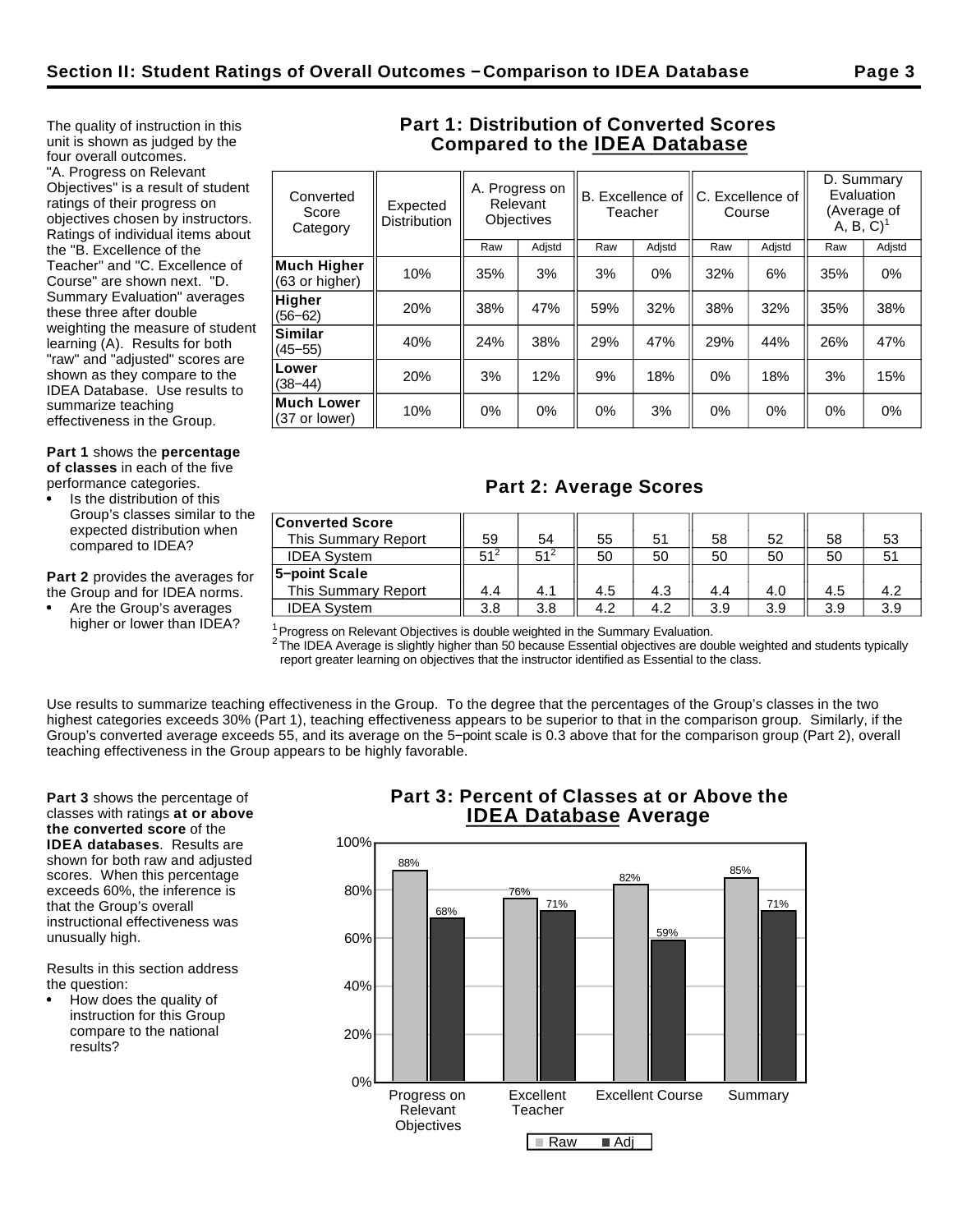This section compares the quality of instruction in this Group to your entire Institution in the same way as it was compared to all classes in the IDEA database (Section II, page 3).

**Part 1** shows the **percentage of classes** in each of five categories.

Is the distribution of this Group's classes similar to the expected distribution when compared to the Institution?

**Similar**<br>(45–55)

**Lower**<br>(38–44)

**Much Lower**

**Part 2** provides the **averages** for the Group and for Institutional norms.

- Are the Group's averages higher or lower than the Institution?
- Is the Institution (compared to IDEA) higher or lower than the IDEA system average? (See page 3 for IDEA System averages.)

Note: Institutional norms are based on courses rated in the previous five years.

| Converted<br>Score<br>Category       | Expected<br><b>Distribution</b> |     | A. Progress on<br>Relevant<br><b>Objectives</b> |     | B. Excellence of   C. Excellence of<br>Teacher |     | Course | D. Summary<br>Evaluation<br>(Average of<br>A, B, C) |        |
|--------------------------------------|---------------------------------|-----|-------------------------------------------------|-----|------------------------------------------------|-----|--------|-----------------------------------------------------|--------|
|                                      |                                 | Raw | Adjstd                                          | Raw | Adjstd                                         | Raw | Adjstd | Raw                                                 | Adjstd |
| <b>Much Higher</b><br>(63 or higher) | 10%                             | 3%  | 0%                                              | 0%  | 0%                                             | 9%  | 0%     | 3%                                                  | $0\%$  |
| <b>Higher</b><br>$(56 - 62)$         | 20%                             | 50% | 32%                                             | 47% | 29%                                            | 41% | 35%    | 50%                                                 | 32%    |

(45−55) 40% 32% 44% 29% 47% 32% 44% 29% 50%

(38−44) 20% 9% 18% 18% 18% 18% 9% 15% 18%

**Muchi Lower**  $\begin{array}{||c|c|c|c|c|c|} \hline \end{array}$  10%  $\begin{array}{||c|c|c|c|c|} \hline \end{array}$  6%  $\begin{array}{||c|c|c|c|c|} \hline \end{array}$  6%  $\begin{array}{||c|c|c|c|} \hline \end{array}$  6%  $\begin{array}{||c|c|c|c|} \hline \end{array}$  6%  $\begin{array}{||c|c|c|c|} \hline \end{array}$  6%  $\begin{array}{||c|c|c|c|} \hline \end{array}$ 

# **Part 1: Distribution of Converted Scores Compared to This Institution**

|  | <b>Part 2: Average Scores</b> |  |
|--|-------------------------------|--|
|--|-------------------------------|--|

| <b>Converted Score</b>                 |     |     |     |     |     |     |     |     |
|----------------------------------------|-----|-----|-----|-----|-----|-----|-----|-----|
| This Summary Report                    | 53  | 51  | 52  | 50  | 54  | 50  | 53  | 51  |
| This Institution                       | 50  | 50  | 50  | 50  | 50  | 50  | 50  | 50  |
| This Institution<br>(compared to IDEA) | 57  | 53  | 54  | 52  | 55  | 52  | 56  | 53  |
| 5-point Scale                          |     |     |     |     |     |     |     |     |
| <b>This Summary Report</b>             | 4.4 | 4.1 | 4.5 | 4.3 | 4.4 | 4.0 | 4.5 | 4.2 |
| This Institution                       | 4.3 | 4.1 | 4.4 | 4.3 | 4.2 | 4.1 | 4.3 | 4.2 |

 $1$  Progress on Relevant Objectives is double weighted in the Summary Evaluation.

**Part 3** shows the percentage of classes with ratings **at or above the converted score** of **This Institution**. Results are shown for both raw and adjusted scores.

Results in this section address the question:

How does the quality of instruction for this Group compare to the Institution?

# **Part 3: Percent of Classes at or Above This Institution's Average**

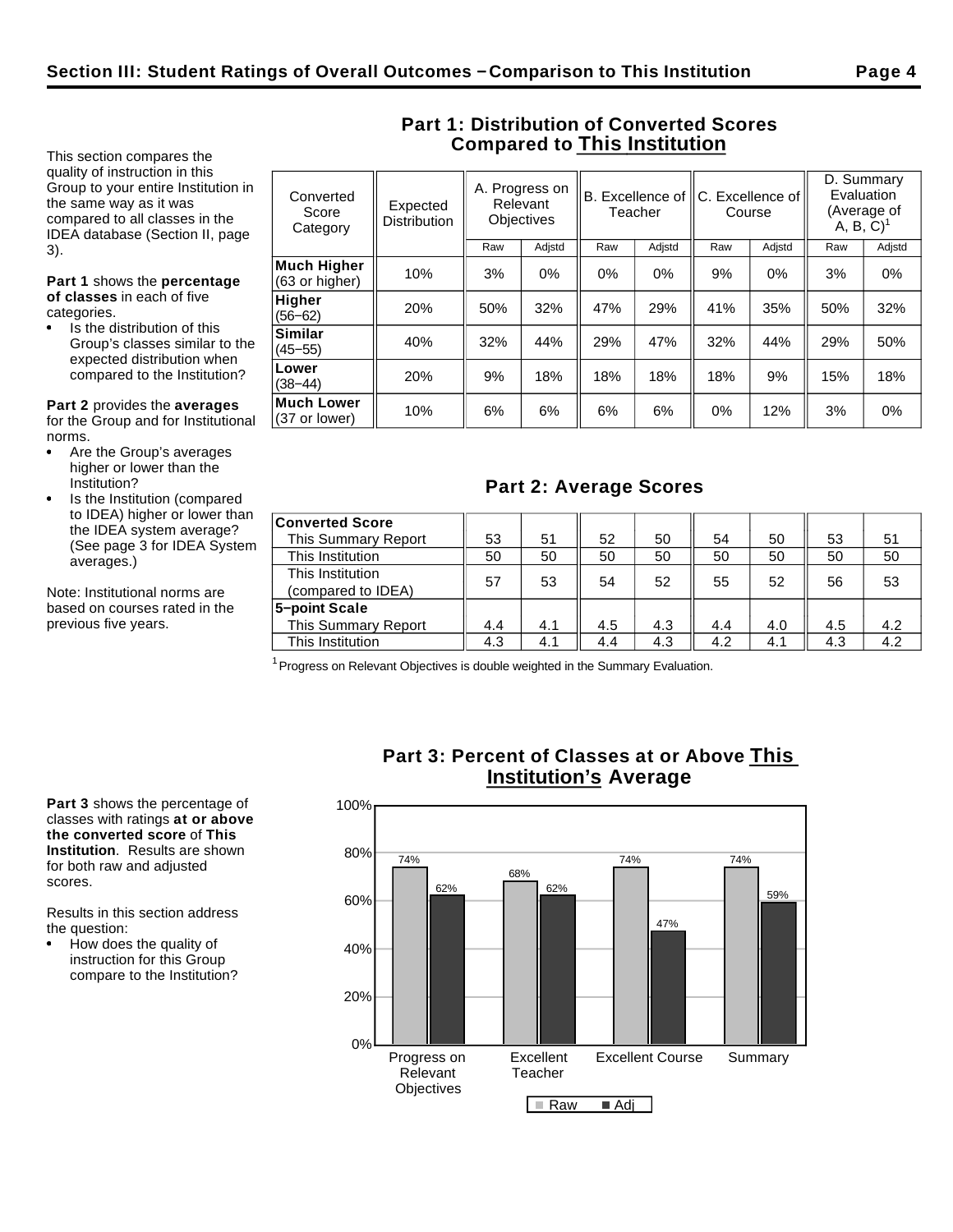Tables in this section compare ratings of progress and "relevance" for the 12 objectives for this Group, with ratings for other classes at your institution and for all classes in the IDEA database. The tables on the left side of the page report averages (raw and adjusted) for the Group and the two comparison groups; they also display the number of classes for which the objective was selected as "relevant" (Important or Essential). For each of these groups, progress ratings are reported only for "relevant" classes.

By comparing progress ratings across the 12 learning objectives, you can determine if there are significant differences in how well various objectives were achieved. Since students rate their progress higher on some objectives than on others, conclusions may need to be modified by comparing the Group's results with those for the Institution and/or IDEA. Results in this section should help you determine if special attention should be given to improving learning on one or more objective(s). Results in the section are of special value to accrediting agencies and assessment programs.

**Raw Average**: Answers accreditation/assessment questions related to how well each objective was achieved; these are indicators of self−assessed learning.

**Adjusted Average**: Useful primarily in comparing instructors or classes; they "level the playing field" by taking into account factors that affect learning other than instructional quality.

**Bar Graphs**: Useful in determining if "standards" or "expectations" have been met. For example, you may have established a target requiring that at least 50 percent of classes pursuing a given objective should achieve an average progress rating of at least 4.0. If this expectation was achieved, the darkest bar will exceed the 50% level. By comparing the Group's results with those for the IDEA database and the Institution, you can also make inferences about the rigor of the standards you have established for the Group.

**Objective 1**: Gaining factual knowledge (terminology, classifications, methods, trends)

|                    | Raw Avg. | Adjstd. Avg. | # of Classes |
|--------------------|----------|--------------|--------------|
| This report        | 4.4      | 4.2          | 26           |
| Institution        | 4.3      | 4.2          | 7,695        |
| <b>IDEA System</b> | 4.0      | 4.0          | 31,991       |

**Objective 2**: Learning fundamental principles, generalizations, or theories

|                    | Raw Avg. | Adjstd. Avg. | # of Classes |
|--------------------|----------|--------------|--------------|
| This report        | 44       | 4.2          | 26           |
| Institution        | 4.3      | 4.1          | 6,931        |
| <b>IDEA System</b> | 3.9      | 3.9          | 30,398       |

**Objective 3**: Learning to apply course material (to improve thinking, problem solving, and decisions)

|                    | Raw Avg. | Adjstd. Avg. | # of Classes |
|--------------------|----------|--------------|--------------|
| This report        | 4.5      | 4.1          | 26           |
| Institution        | 4.3      | 4.1          | 6,828        |
| <b>IDEA System</b> | 4.0      | 4.0          | 30.442       |

**Objective 4**: Developing specific skills, competencies, and points of view needed by professionals in the field most closely related to this course

|                    | Raw Avg. | Adjstd. Avg. | # of Classes |
|--------------------|----------|--------------|--------------|
| This report        | 4.5      | 4.2          | 27           |
| Institution        | 4.3      | 4.1          | 4.573        |
| <b>IDEA System</b> | 4.0      | 4.0          | 21,568       |



**Objective 5**: Acquiring skills in working with others as a member of a team

|                    | Raw Avg. | Adjstd. Avg. | # of Classes |
|--------------------|----------|--------------|--------------|
| This report        | 4.5      | 4.1          | 10           |
| Institution        | 4.2      | 3.9          | 1.624        |
| <b>IDEA</b> System | 3.9      | 3.9          | 12,088       |



**Percent of classes where Raw Average was at least: 4.00 3.75 3.50** 





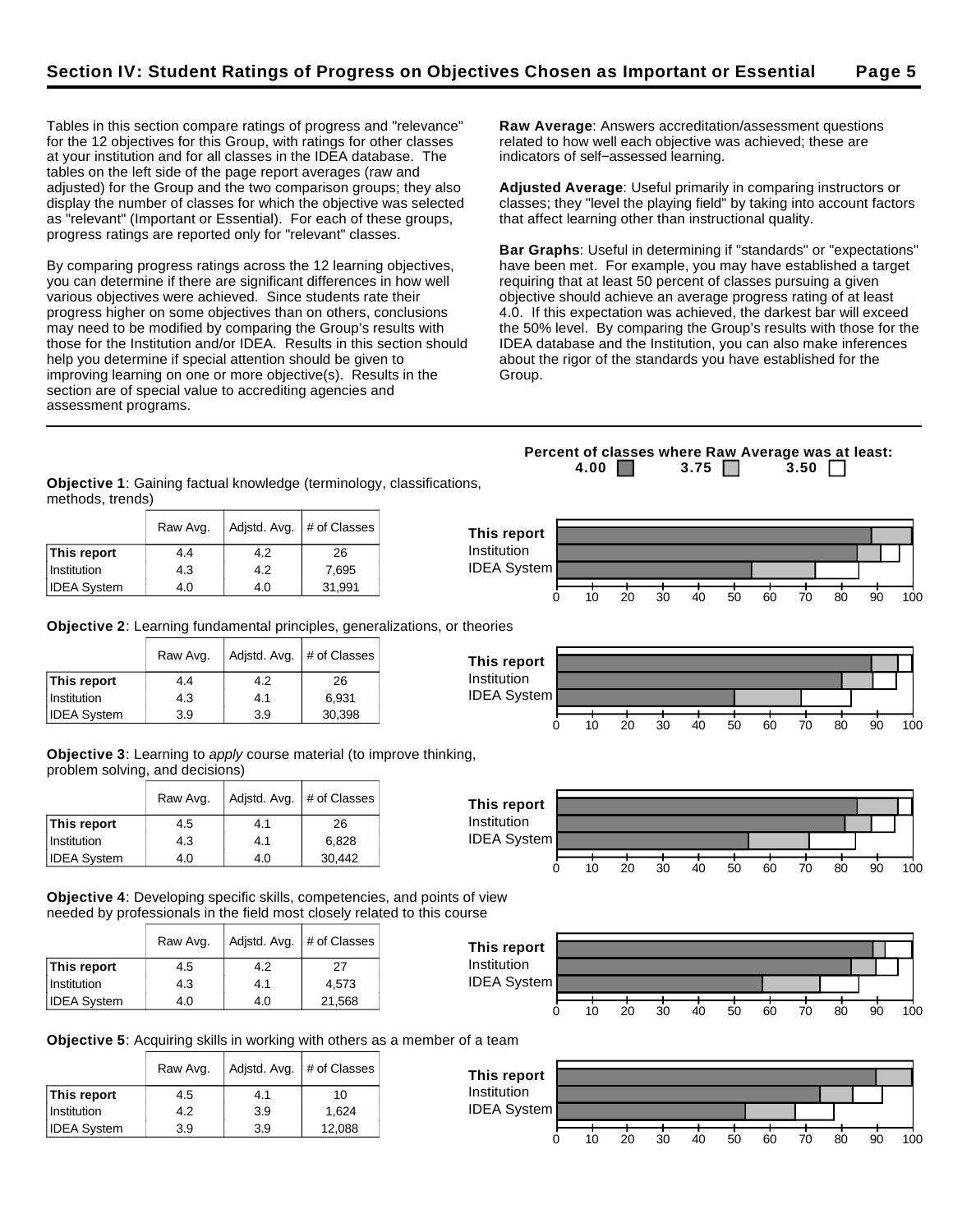## Raw Avg.  $\vert$  Adjstd. Avg.  $\vert \#$  of Classes **This report**  $\begin{array}{ccc} | & 4.5 & | & 4.1 & | & 2 \end{array}$ Institution 1.043 4.3 4.0 1,043

**Objective 7**: Gaining a broader understanding and appreciation of intellectual/cultural activity (music, science, literature, etc.)

|                    | Raw Avg. | Adistd. Avg. | # of Classes |
|--------------------|----------|--------------|--------------|
| This report        | 4.0      | 3.7          |              |
| Institution        | 4.2      | 4.0          | 1,253        |
| <b>IDEA System</b> | 3.7      | 3.7          | 10,256       |

IDEA System 3.9 3.9 9,290

performing in art, music, drama, etc.)

**Objective 8**: Developing skill in expressing myself orally or in writing

|                    | Raw Avg. | Adjstd. Avg. | # of Classes |
|--------------------|----------|--------------|--------------|
| This report        | 4.4      | 4.1          | 9            |
| Institution        | 4.2      | 4.0          | 3,350        |
| <b>IDEA System</b> | 3.8      | 3.8          | 18,174       |

**Objective 9**: Learning how to find and use resources for answering questions or solving problems

|                    | Raw Avg. | Adjstd. Avg. | # of Classes |
|--------------------|----------|--------------|--------------|
| This report        | 4.4      | 4.2          | 14           |
| Institution        | 4.2      | 4.0          | 2,405        |
| <b>IDEA System</b> | 3.7      | 3.7          | 15,656       |

**Objective 10**: Developing a clearer understanding of, and commitment to, personal values

|                    | Raw Avg. | Adjstd. Avg. | # of Classes |
|--------------------|----------|--------------|--------------|
| This report        | 4.2      | 4.1          | 6            |
| Institution        | 4.2      | 3.9          | 1.020        |
| <b>IDEA System</b> | 3.8      | 3.8          | 8,715        |

**Objective 11**: Learning to analyze and critically evaluate ideas, arguments, and points of view

|                    | Raw Avg. | Adjstd. Avg. | # of Classes |
|--------------------|----------|--------------|--------------|
| This report        | 4.3      | 4.1          | 11           |
| Institution        | 4.2      | 4.0          | 2.931        |
| <b>IDEA System</b> | 3.8      | 3.8          | 18,909       |

**Objective 12**: Acquiring an interest in learning more by asking my own questions and seeking answers

|                    | Raw Avg. | Adjstd. Avg. | # of Classes |
|--------------------|----------|--------------|--------------|
| This report        | 4.2      | 4.1          | 5            |
| Institution        | 4.2      | 4.0          | 1.642        |
| <b>IDEA System</b> | 3.8      | 3.8          | 15,616       |

#### **Percent of classes where Raw Average was at least:**<br>4.00 3.75 3.50 3.50 3.75  $\Box$ **Objective 6**: Developing creative capacities (writing, inventing, designing,















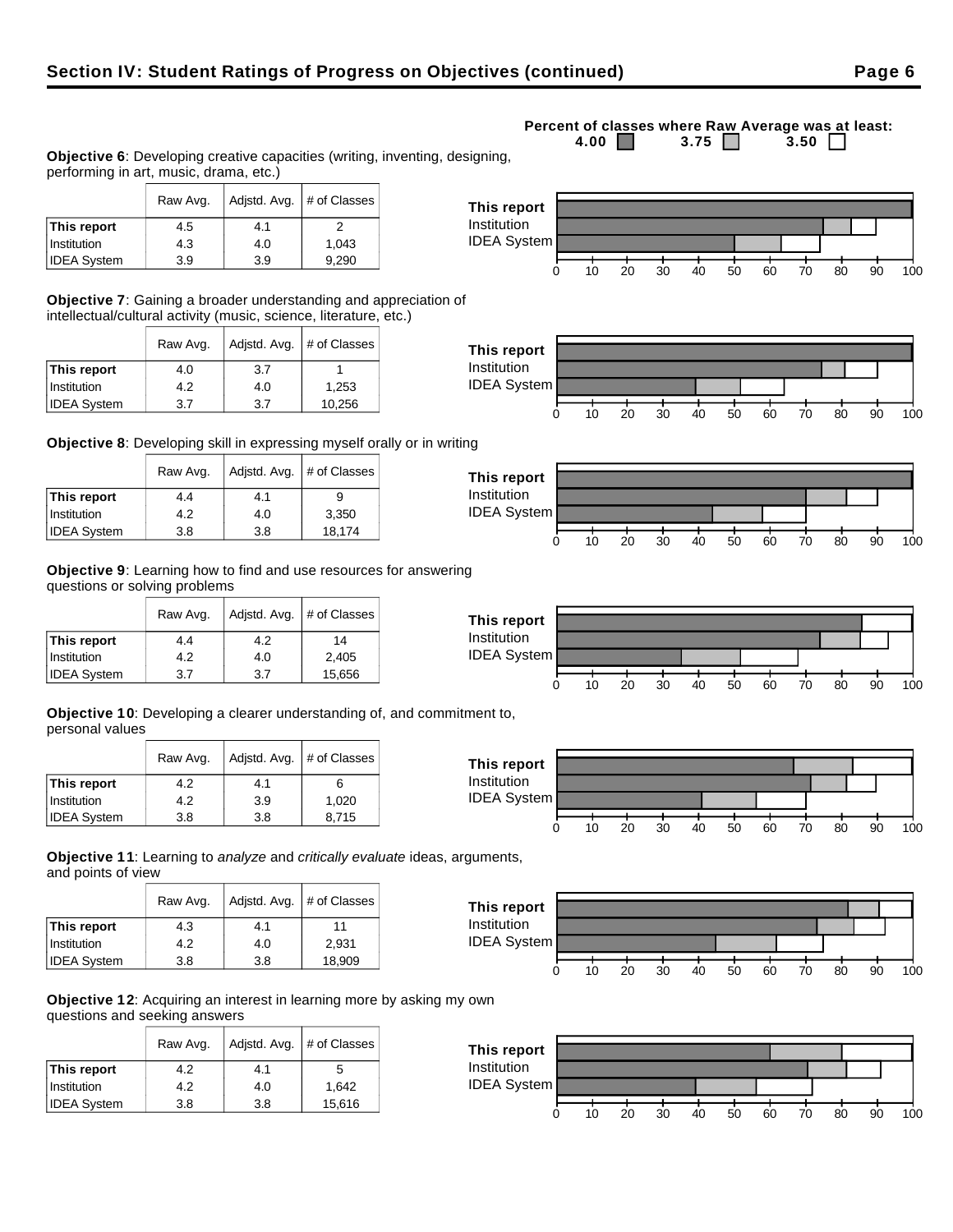# **Section V: Teaching Methods and Styles Page 7**

This section is intended to support teaching improvement efforts. The 20 teaching methods assessed in the IDEA system (grouped into five "approaches" to teaching) are listed. The number of classes for which a given method was related to relevant (Important or Essential) objectives is indicated in the second column, and the third and fourth columns show the average and standard deviation of ratings. The graph on the right hand side of the page contains the information most pertinent to instructional improvement.

It shows the percentage of classes where the method was employed relatively frequently (a positive finding) or relatively infrequently (a negative finding). It is suggested that teaching improvement efforts be focused on methods/approaches where the dark bar (infrequent use) is greater than 30%, especially if the method is important to objectives in many classes (column 2).

**32 classes** in this Group used the Diagnostic Form.

| <b>Teaching Methods and Styles</b>                                                                                                 | No. of<br><b>Classes</b> | Avg.       | s.d. <sup>1</sup> |   |    |    |    |    |    |    |    | % of Classes Where Method was<br>"Infrequently" ( $\equiv$ ) or "Frequently" ( $\equiv$ ) Used |    |     |
|------------------------------------------------------------------------------------------------------------------------------------|--------------------------|------------|-------------------|---|----|----|----|----|----|----|----|------------------------------------------------------------------------------------------------|----|-----|
| A. Stimulating Student Interest                                                                                                    |                          |            |                   |   |    |    |    |    |    |    |    |                                                                                                |    |     |
| 4. Demonstrated the importance and significance of the subject matter                                                              | 32                       | 4.7        | 0.3               |   |    |    |    |    |    |    |    |                                                                                                |    |     |
| 8. Stimulated students to intellectual effort beyond that required by most<br>courses                                              | 32                       | 4.4        | 0.3               |   |    |    |    |    |    |    |    |                                                                                                |    |     |
| 13. Introduced stimulating ideas about the subject                                                                                 | 32                       | 4.5        | 0.3               |   |    |    |    |    |    |    |    |                                                                                                |    |     |
| 15. Inspired students to set and achieve goals which really challenged<br>them                                                     | 32                       | 4.4        | 0.4               | 0 | 10 | 20 | 30 | 40 | 50 | 60 | 70 | 80                                                                                             | 90 | 100 |
| <b>B. Fostering Student Collaboration</b>                                                                                          |                          |            |                   |   |    |    |    |    |    |    |    |                                                                                                |    |     |
| 5. Formed "teams" or "discussion groups" to facilitate learning                                                                    |                          |            | 0.2               |   |    |    |    |    |    |    |    |                                                                                                |    |     |
| 16. Asked students to share ideas and experiences with others whose<br>backgrounds and viewpoints differ from their own            | 10<br>18                 | 4.7<br>4.6 | 0.4               |   |    |    |    |    |    |    |    |                                                                                                |    |     |
| 18. Asked students to help each other understand ideas or concepts                                                                 | 21                       | 4.5        | 0.4               |   |    |    |    |    |    |    |    |                                                                                                |    |     |
|                                                                                                                                    |                          |            |                   | 0 | 10 | 20 | 30 | 40 | 50 | 60 | 70 | 80                                                                                             | 90 | 100 |
| <b>C. Establishing Rapport</b>                                                                                                     |                          |            |                   |   |    |    |    |    |    |    |    |                                                                                                |    |     |
| 1. Displayed a personal interest in students and their learning                                                                    | 25                       | 4.7        | 0.3               |   |    |    |    |    |    |    |    |                                                                                                |    |     |
| 2. Found ways to help students answer their own questions                                                                          | 32                       | 4.5        | 0.4               |   |    |    |    |    |    |    |    |                                                                                                |    |     |
| 7. Explained the reasons for criticisms of students' academic<br>performance                                                       | 31                       | 4.5        | 0.4               |   |    |    |    |    |    |    |    |                                                                                                |    |     |
| 20. Encouraged student-faculty interaction outside of class (office visits,<br>phone calls, e-mail, etc.)                          | 12                       | 4.5        | 0.4               |   |    |    |    |    |    |    |    |                                                                                                |    |     |
|                                                                                                                                    |                          |            |                   | 0 | 10 | 20 | 30 | 40 | 50 | 60 | 70 | 80                                                                                             | 90 | 100 |
| D. Encouraging Student Involvement                                                                                                 |                          |            |                   |   |    |    |    |    |    |    |    |                                                                                                |    |     |
| 9. Encouraged students to use multiple resources (e.g. data banks,<br>library holdings, outside experts) to improve understanding  | 14                       | 4.6        | 0.3               |   |    |    |    |    |    |    |    |                                                                                                |    |     |
| 11. Related course material to real life situations                                                                                | 26                       | 4.7        | 0.2               |   |    |    |    |    |    |    |    |                                                                                                |    |     |
| 14. Involved students in "hands on" projects such as research, case<br>studies, or "real life" activities                          | 19                       | 4.6        | 0.3               |   |    |    |    |    |    |    |    |                                                                                                |    |     |
| 19. Gave projects, tests, or assignments that required original or creative<br>thinking                                            | 20                       | 4.6        | 0.3               |   |    |    |    |    |    |    |    |                                                                                                |    |     |
|                                                                                                                                    |                          |            |                   | 0 | 10 | 20 | 30 | 40 | 50 | 60 | 70 | 80                                                                                             | 90 | 100 |
| <b>E. Structuring Classroom Experiences</b>                                                                                        |                          |            |                   |   |    |    |    |    |    |    |    |                                                                                                |    |     |
| 3. Scheduled course work (class activities, tests, projects) in ways<br>which encouraged students to stay up to date in their work | 3                        | 4.3        | 0.7               |   |    |    |    |    |    |    |    |                                                                                                |    |     |
| 6. Made it clear how each topic fit into the course                                                                                | 32                       | 4.5        | 0.4               |   |    |    |    |    |    |    |    |                                                                                                |    |     |
| 10. Explained course material clearly and concisely                                                                                | 32                       | 4.4        | 0.5               |   |    |    |    |    |    |    |    |                                                                                                |    |     |
| 12. Gave tests, projects, etc. that covered the most important points of<br>the course                                             | 27                       | 4.6        | 0.3               |   |    |    |    |    |    |    |    |                                                                                                |    |     |
| 17. Provided timely and frequent feedback on tests, reports, projects, etc.<br>to help students improve                            | 0                        | <b>NA</b>  | <b>NA</b>         |   |    |    |    |    |    |    |    |                                                                                                |    |     |
|                                                                                                                                    |                          |            |                   | 0 | 10 | 20 | 30 | 40 | 50 | 60 | 70 | 80                                                                                             | 90 | 100 |

Ratings were made on a 5−point scale (1=Hardly ever, 5=Almost always)

<sup>1</sup>Approximately two−thirds of class averages will be within 1 standard deviation of the group's average.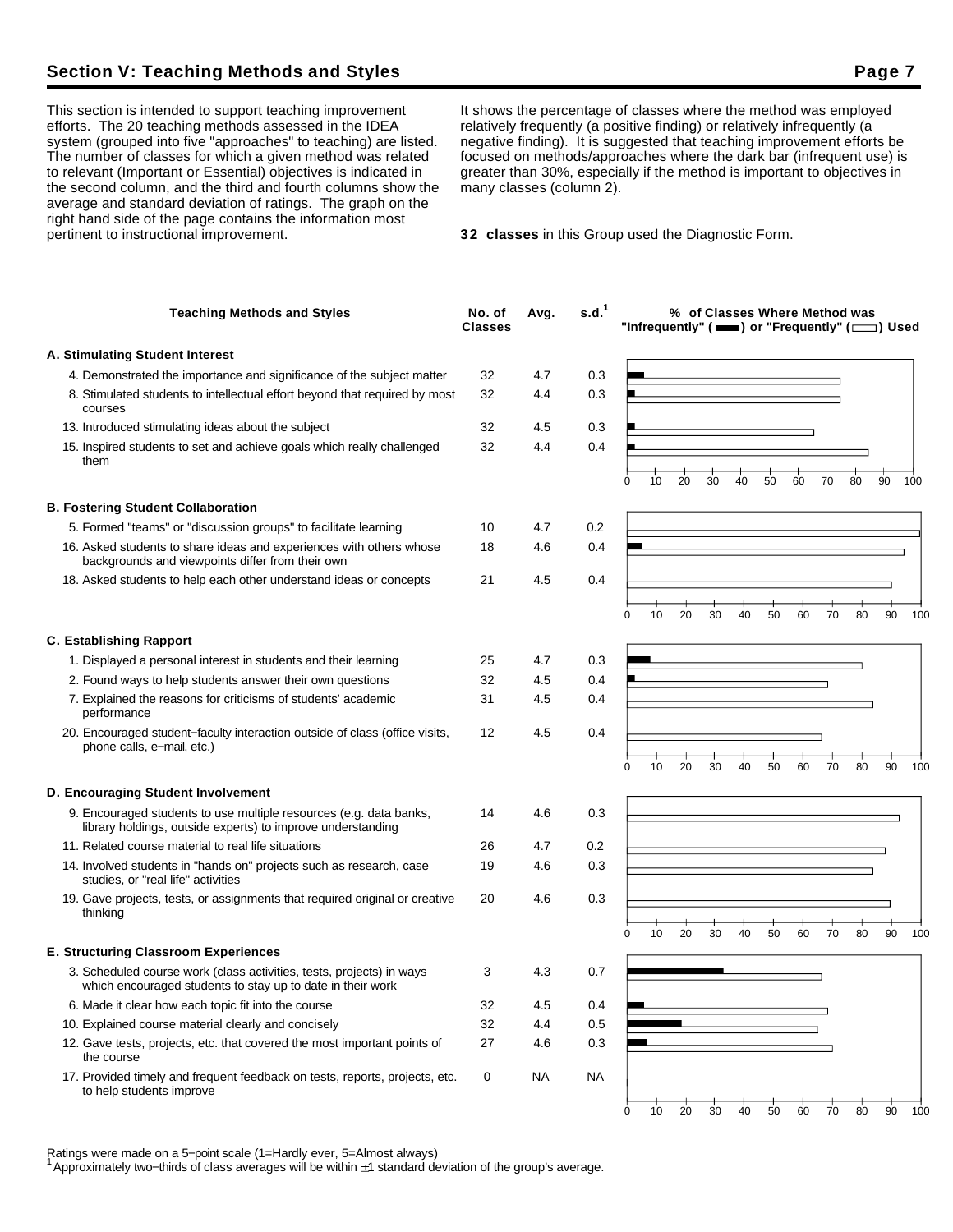**Part A** describes student motivation, work habits, and academic effort, all of which affect student learning. The table gives averages for this Group, your Institution, and the IDEA database. It also shows the percentage of classes with averages below 3.0 and 4.0 or above. Although the information in this section is largely descriptive, it can be used to explore such important questions as:

- Is there a need to make a special effort to improve student motivation and conscientiousness?
- Are these results consistent with expectations?
- Does the percent of classes below 3.0  $\bullet$ or 4.0 or above raise concerns or suggest strengths?

Averages for classes in this report are considered "similar" to the comparison group if they are within  $\pm$  .3 of the Institution or the IDEA average, respectively.

**Part B** provides information about course characteristics. Some of the questions addressed are:

- When compared to the IDEA and Institutional databases is the amount of reading, work other than reading, or difficulty for courses included in this summary report unusual?
- Are these results consistent with expectations?
- Does the percent of classes below 3.0 or 4.0 or above raise concerns or suggest strengths?

Averages for classes in this report are considered "similar" to the comparison group if they are within  $\pm$  .3 of the Institution or the IDEA average, respectively.

#### Part C summarizes students' responses to As a result of taking this course, I have more positive feelings toward this field of study. This item is most meaningful for courses taken by many non−majors.

Some of the questions addressed are:

- Are students developing a respect and appreciation for the discipline?
- Is the average Converted Score above or below 50 (the average for the converted score distribution)?

|  | A. Student Self-ratings |
|--|-------------------------|

| <b>Diagnostic Form (Short Form)</b><br><b>Item Number and Item</b> |                    | Average | $%$ of<br><b>Classes</b><br>Below 3.0 | % of<br><b>Classes</b><br>$4.0$ or<br>Above |
|--------------------------------------------------------------------|--------------------|---------|---------------------------------------|---------------------------------------------|
|                                                                    | This report        | 4.1     | $0\%$                                 | 59%                                         |
| 36. I had a strong desire to take<br>this course.                  | Institution        | 3.8     | 12%                                   | 45%                                         |
|                                                                    | <b>IDEA System</b> | 3.7     | 16%                                   | 36%                                         |
| 37. I worked harder on this course                                 | This report        | 3.9     | $0\%$                                 | 44%                                         |
| than on most courses I have                                        | Institution        | 3.8     | 5%                                    | 40%                                         |
| taken.                                                             | <b>IDEA System</b> | 3.6     | 13%                                   | 24%                                         |
|                                                                    | This report        | 3.7     | 3%                                    | 31%                                         |
| 38. I really wanted to take this<br>course from this instructor.   | Institution        | 3.8     | 12%                                   | 41%                                         |
|                                                                    | <b>IDEA System</b> | 3.4     | 27%                                   | 22%                                         |
| 39. (15) I really wanted to take this                              | This report        | 3.8     | $0\%$                                 | 26%                                         |
| course regardless of who                                           | Institution        | 3.5     | 17%                                   | 22%                                         |
| taught it.                                                         | <b>IDEA System</b> | 3.3     | 25%                                   | 13%                                         |
| 43. (13) As a rule, I put forth more                               | This report        | 4.1     | $0\%$                                 | 65%                                         |
| effort than other students on                                      | Institution        | 4.0     | 0%                                    | 54%                                         |
| academic work.                                                     | <b>IDEA System</b> | 3.6     | 1%                                    | 15%                                         |

## **B. Student Ratings of Course Characteristics**

| <b>Diagnostic Form</b><br><b>Item Number and Item</b>    |                    | Average | $%$ of<br><b>Classes</b><br>Below 3.0 | % of<br><b>Classes</b><br>$4.0$ or<br>Above |
|----------------------------------------------------------|--------------------|---------|---------------------------------------|---------------------------------------------|
|                                                          | This report        | 3.4     | 13%                                   | $0\%$                                       |
| 33. Amount of reading                                    | Institution        | 3.4     | 22%                                   | 21%                                         |
|                                                          | <b>IDEA System</b> | 3.2     | 33%                                   | 15%                                         |
|                                                          | This report        | 3.5     | 6%                                    | 6%                                          |
| 34. Amount of work in other<br>(non-reading) assignments | Institution        | 3.6     | 11%                                   | 25%                                         |
|                                                          | <b>IDEA System</b> | 3.4     | 21%                                   | 18%                                         |
|                                                          | This report        | 3.2     | 28%                                   | 3%                                          |
| 35. Difficulty of subject matter                         | Institution        | 3.5     | 12%                                   | 24%                                         |
|                                                          | <b>IDEA System</b> | 3.4     | 20%                                   | 18%                                         |

#### **C. Improved Student Attitude**

40. (16) As a result of taking this course, I have more positive feelings toward this field of study.

|                    | 5-point Scale |          | <b>Converted Score</b><br>(Compared to IDEA) |          |  |  |  |
|--------------------|---------------|----------|----------------------------------------------|----------|--|--|--|
|                    | Raw           | Adjusted | Raw                                          | Adjusted |  |  |  |
| This report        | 4.4           | 4.1      | 60                                           | 53       |  |  |  |
| Institution        | 4.1           | 3.9      |                                              |          |  |  |  |
| <b>IDEA System</b> | 3.9           | 3.9      |                                              |          |  |  |  |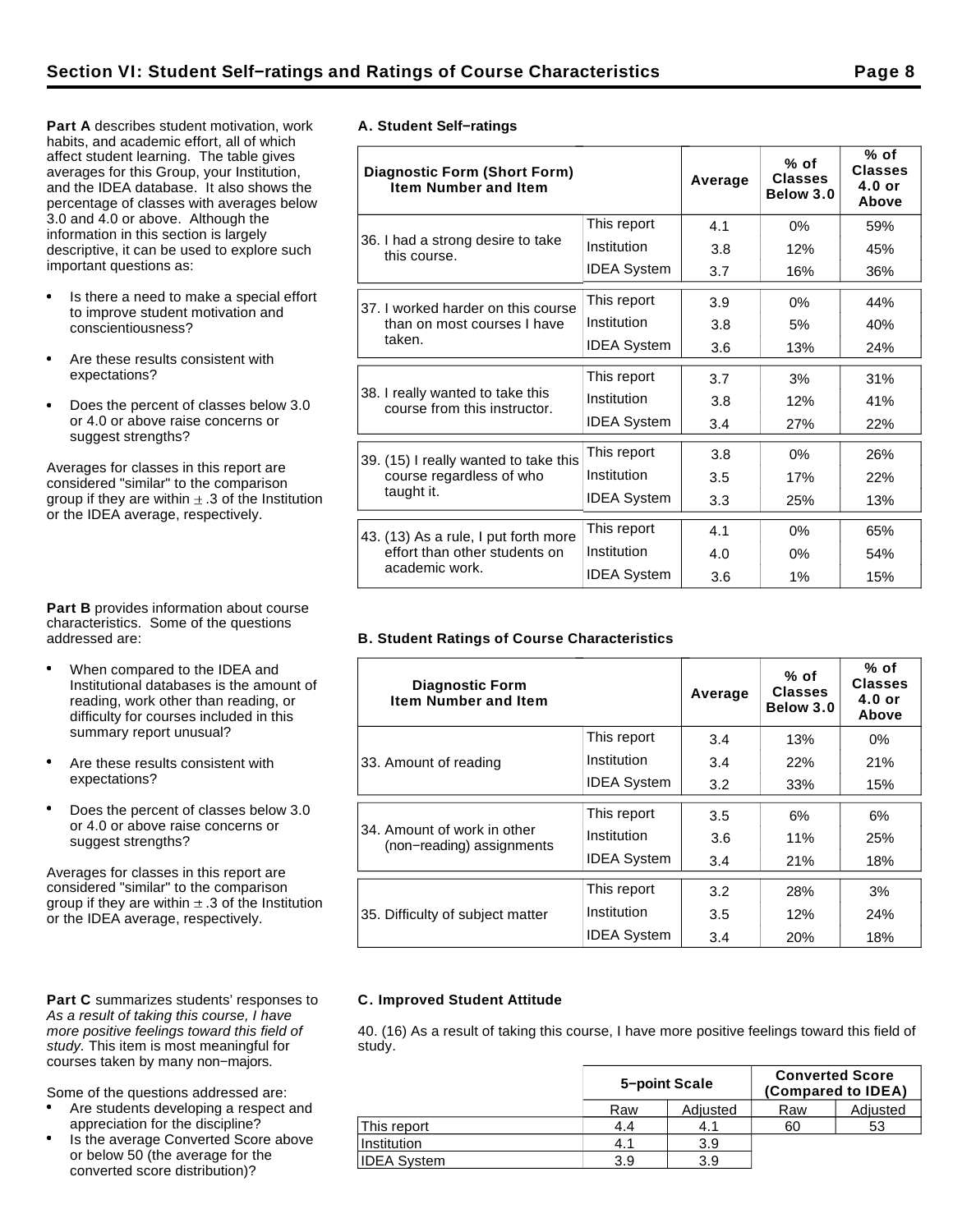## **A. Primary and Secondary Instructional Approaches**

This table shows the relative frequency of various approaches to instruction. The success of a given approach is dependent on the class objectives, but since students have different learning styles, it is generally desirable that they be exposed to a variety of approaches. Instructors reported this information on the Faculty Information Form.

| <b>Number Rating: 34</b> |         | Percent indicating instructional approach as: |  |  |  |  |
|--------------------------|---------|-----------------------------------------------|--|--|--|--|
|                          | Primary | <b>Secondary</b>                              |  |  |  |  |
| Lecture                  | $0\%$   | $0\%$                                         |  |  |  |  |
| Discussion/Recitation    | $0\%$   | $0\%$                                         |  |  |  |  |
| Seminar                  | 0%      | 0%                                            |  |  |  |  |
| Skill/Activity           | 0%      | $0\%$                                         |  |  |  |  |
| Laboratory               | $0\%$   | 0%                                            |  |  |  |  |
| <b>Field Experience</b>  | 0%      | $0\%$                                         |  |  |  |  |
| Studio                   | $0\%$   | $0\%$                                         |  |  |  |  |
| Multi-Media              | $0\%$   | $0\%$                                         |  |  |  |  |
| Practicum/Clinic         | $0\%$   | $0\%$                                         |  |  |  |  |
| Other/Not Indicated      | 100%    | 100%                                          |  |  |  |  |

### **B. Course Emphases**

| This section shows the degree to                                                                                                                                                                                                                                       |                                |                         | Percent indicating amount required was: |       |       |  |
|------------------------------------------------------------------------------------------------------------------------------------------------------------------------------------------------------------------------------------------------------------------------|--------------------------------|-------------------------|-----------------------------------------|-------|-------|--|
| which classes in this area expose<br>students to various kinds of                                                                                                                                                                                                      |                                | <b>Number</b><br>Rating | None or Little                          | Some  | Much  |  |
| academic activities. Generally,<br>proficiency is related to the amount<br>of exposure. Are we giving students<br>enough opportunity to develop the<br>skills they need after graduation?<br>Instructors reported this information<br>on the Faculty Information Form. | Writina                        |                         | 0%                                      | 0%    | $0\%$ |  |
|                                                                                                                                                                                                                                                                        | Oral communication             |                         | 0%                                      | 0%    | 0%    |  |
|                                                                                                                                                                                                                                                                        | Computer application           |                         | 0%                                      | 0%    | $0\%$ |  |
|                                                                                                                                                                                                                                                                        | Group work                     |                         | 0%                                      | $0\%$ | $0\%$ |  |
|                                                                                                                                                                                                                                                                        | Mathematical/quantitative work |                         | 0%                                      | 0%    | 0%    |  |
|                                                                                                                                                                                                                                                                        | Critical thinking              |                         | $0\%$                                   | 0%    | 0%    |  |
|                                                                                                                                                                                                                                                                        | Creative/artistic/design       |                         | 0%                                      | 0%    | 0%    |  |
|                                                                                                                                                                                                                                                                        | Reading                        |                         | $0\%$                                   | $0\%$ | $0\%$ |  |
|                                                                                                                                                                                                                                                                        | Memorization                   |                         | $0\%$                                   | $0\%$ | $0\%$ |  |

## **C. "Circumstances" Impact on Learning**

How instructors regard various factors that may facilitate or impede student learning is shown here. Until research establishes the implications of these ratings, administrators should make their own appraisal of whether or not ratings of student learning were affected by these factors. Instructors reported this information on the Faculty Information Form.

|                                             |                         | Percent indicating impact on learning was: |                                                          |                 |  |
|---------------------------------------------|-------------------------|--------------------------------------------|----------------------------------------------------------|-----------------|--|
|                                             | <b>Number</b><br>Rating | <b>Negative</b>                            | <b>Neither</b><br><b>Negative nor</b><br><b>Positive</b> | <b>Positive</b> |  |
| Physical facilities/equipment               | 0                       | 0%                                         | $0\%$                                                    | 0%              |  |
| Experience teaching course                  | 0                       | 0%                                         | 0%                                                       | 0%              |  |
| Changes in approach                         | 0                       | $0\%$                                      | 0%                                                       | 0%              |  |
| Desire to teach the course                  | 0                       | $0\%$                                      | $0\%$                                                    | $0\%$           |  |
| Control over course<br>management decisions | 0                       | 0%                                         | 0%                                                       | 0%              |  |
| Student background                          | 0                       | 0%                                         | 0%                                                       | $0\%$           |  |
| Student enthusiasm                          | 0                       | $0\%$                                      | $0\%$                                                    | 0%              |  |
| Student effort to learn                     | 0                       | 0%                                         | 0%                                                       | 0%              |  |
| Technical/instructional support             | 0                       | 0%                                         | $0\%$                                                    | 0%              |  |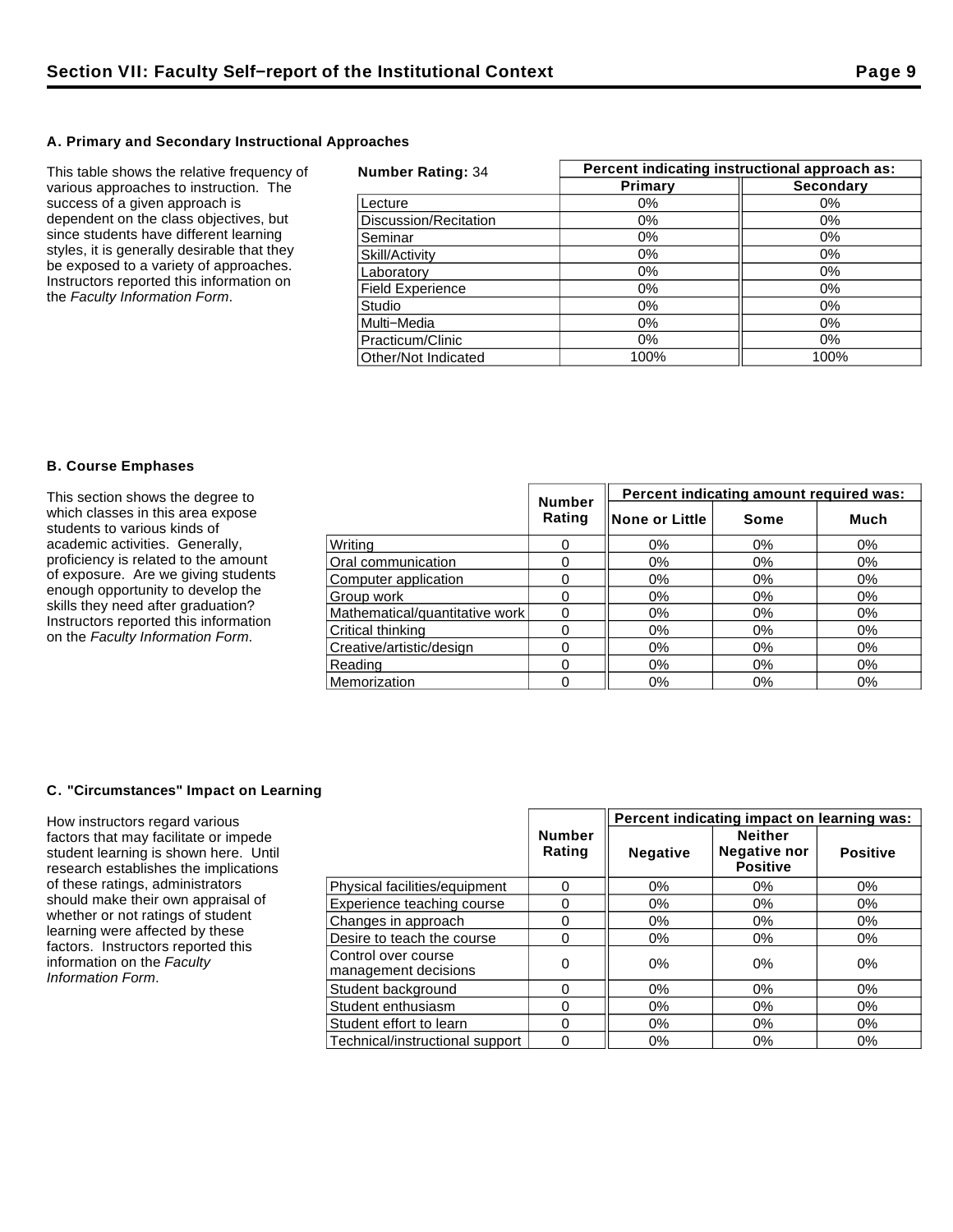This section provides frequencies, average scores, and standard deviations for Additional Questions that were consistent across classes included in this summary report (if requested).

|                           | <b>Number Responding:</b> |            |                |    |    |     |         |                                     |
|---------------------------|---------------------------|------------|----------------|----|----|-----|---------|-------------------------------------|
| Question<br><b>Number</b> | Omit                      | 1          | $\mathbf{2}$   | 3  | 4  | 5   | Average | <b>Standard</b><br><b>Deviation</b> |
|                           | 215                       | $\sqrt{5}$ | 5              | 37 | 70 | 267 | 4.5     | 0.82                                |
| $\mathbf{2}$              | 216                       | 8          | 5              | 36 | 71 | 263 | 4.5     | 0.88                                |
| 3                         | 215                       | 9          | 8              | 34 | 81 | 252 | 4.5     | 0.91                                |
| 4                         | 217                       | 8          | 6              | 39 | 73 | 256 | 4.5     | 0.90                                |
| 5                         | 217                       | 8          | 12             | 38 | 58 | 266 | 4.5     | 0.94                                |
| $\bf 6$                   | 216                       | 8          | 9              | 48 | 65 | 253 | 4.4     | 0.94                                |
| $\overline{7}$            | 215                       | 9          | 14             | 36 | 70 | 255 | 4.4     | 0.97                                |
| 8                         | 216                       | 8          | 5              | 33 | 62 | 275 | 4.5     | 0.87                                |
| 9                         | 218                       | 10         | 8              | 30 | 73 | 260 | 4.5     | 0.92                                |
| 10                        | 217                       | 9          | 10             | 30 | 62 | 271 | 4.5     | 0.92                                |
| 11                        | 535                       | 4          | $\overline{2}$ | 5  | 13 | 40  | 4.3     | 1.15                                |
| 12                        | 535                       | 4          | 3              | 4  | 13 | 40  | 4.3     | 1.17                                |
| 13                        | 535                       | 5          | 3              | 9  | 16 | 31  | 4.0     | 1.24                                |
| 14                        | <b>NA</b>                 |            |                |    |    |     |         |                                     |
| 15                        | <b>NA</b>                 |            |                |    |    |     |         |                                     |
| 16                        | NA                        |            |                |    |    |     |         |                                     |
| 17                        | <b>NA</b>                 |            |                |    |    |     |         |                                     |
| 18                        | <b>NA</b>                 |            |                |    |    |     |         |                                     |
| 19                        | 599                       |            |                |    |    |     |         |                                     |
| 20                        | 599                       |            |                |    |    |     |         |                                     |

NA = At least one course in this report used an open−ended comment for that question.